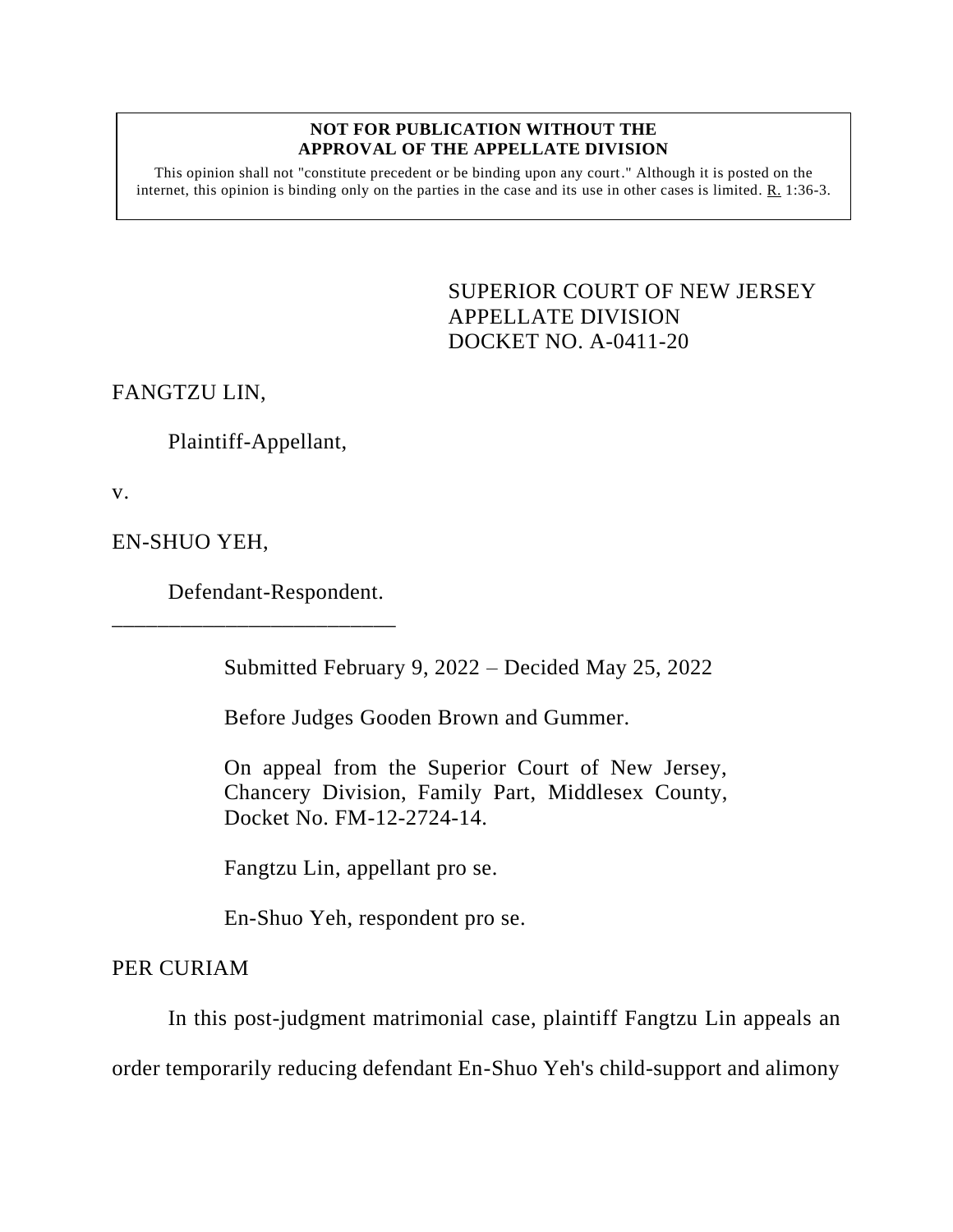payment obligations and a subsequent order denying plaintiff's reconsideration motion. Because the motion judge did not abuse his discretion in temporarily reducing defendant's obligations or in denying the reconsideration motion, we affirm.

I.

The parties were married in 2005 and had two children, one born in 2005 and the other in 2008. The parties divorced by way of a judgment of divorce on March 30, 2016. Pursuant to the judgment of divorce, defendant was required to have weekly payments of \$226 in child support and monthly payments of \$1,000 in limited-duration alimony garnished from his wages.

In 2020, asserting he had a \$3,978.73 credit balance in his support payments, defendant moved to suspend or reduce temporarily the wage garnishment until the credit balance was depleted. In support of his motion, defendant submitted a certification to which he attached a recent "record from the Probation Division, Child Support Enforcement," <sup>1</sup> which stated defendant had a \$3,978.73 credit. He also certified that when he "inquired at the probation department" about the credit, his "case worker instructed [him] to file a motion

 $1$  The website address on the document indicates the document is from the New Jersey Department of Human Services Child Support website, https://caseinfo.njchildsupport.org.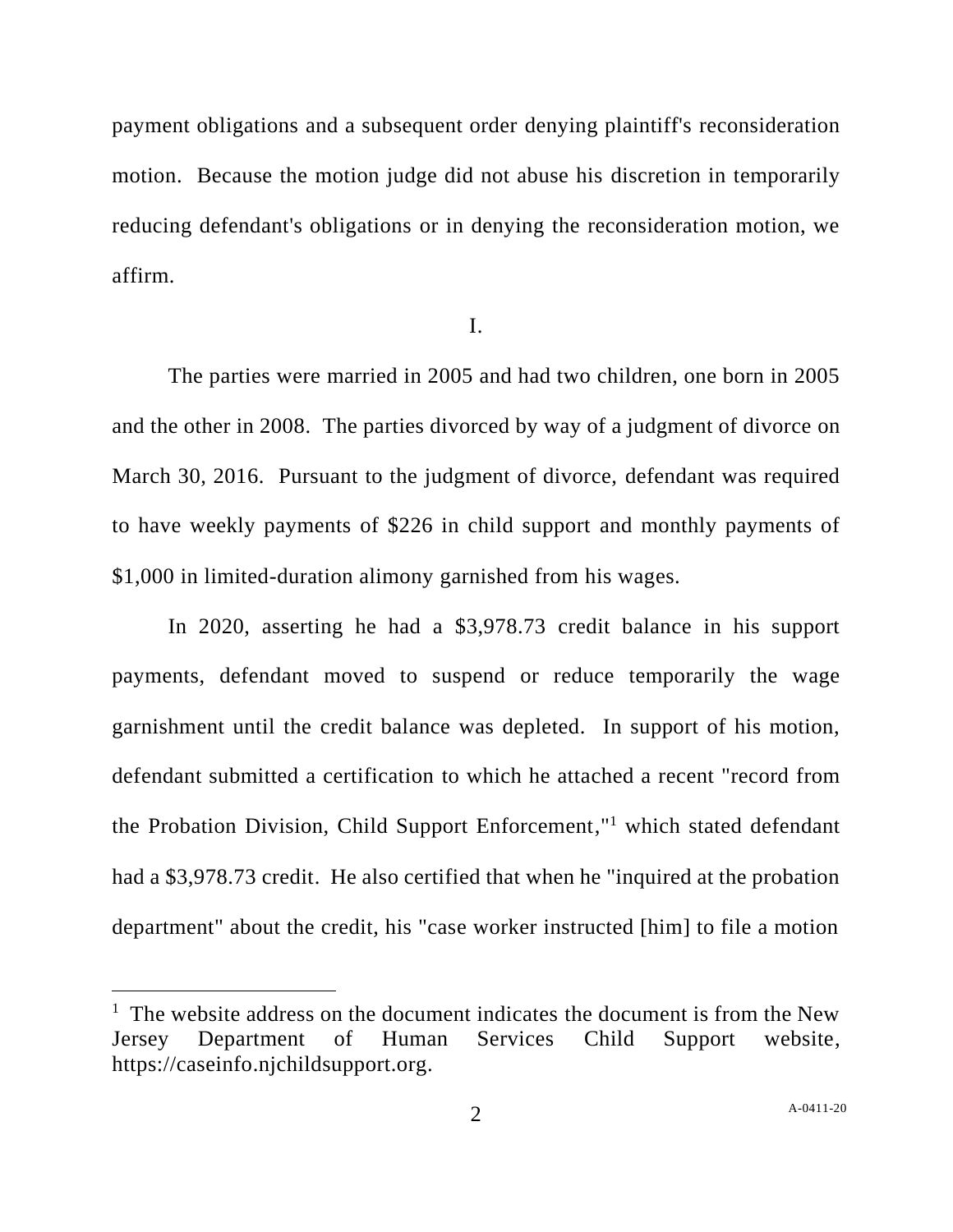to temporarily suspend the support garnishment until the credit balance [was] depleted." In opposition to defendant's motion, plaintiff certified she had not been able to obtain defendant's payment history or "Middlesex County Probation Department's figures yet, and could not verify the numbers," and she "pray[ed]" the court would be able "to obtain and review them." She asserted defendant previously had defied support orders and violated the judgment of divorce. She characterized defendant's motion as frivolous.

After placing a decision on the record, the motion judge memorialized in an order his finding that defendant's "[p]robation account" then had a credit of \$3,750.33. The judge denied defendant's request to suspend the wage garnishment but, in the alternative, ordered that his weekly child-support obligation be reduced to \$126 and his weekly alimony obligation be reduced to \$130.77 for approximately four and a half months, at which time the \$3,750.33 credit would be deemed satisfied.

Plaintiff moved for reconsideration, asking the motion judge to eliminate from the order any reference to reducing or modifying defendant's support obligations and to award her "a money judgment of arrears" in the amount of \$5,515.77. In support of her motion, plaintiff certified that after she had opposed defendant's motion, she "received an accounting of all disbursements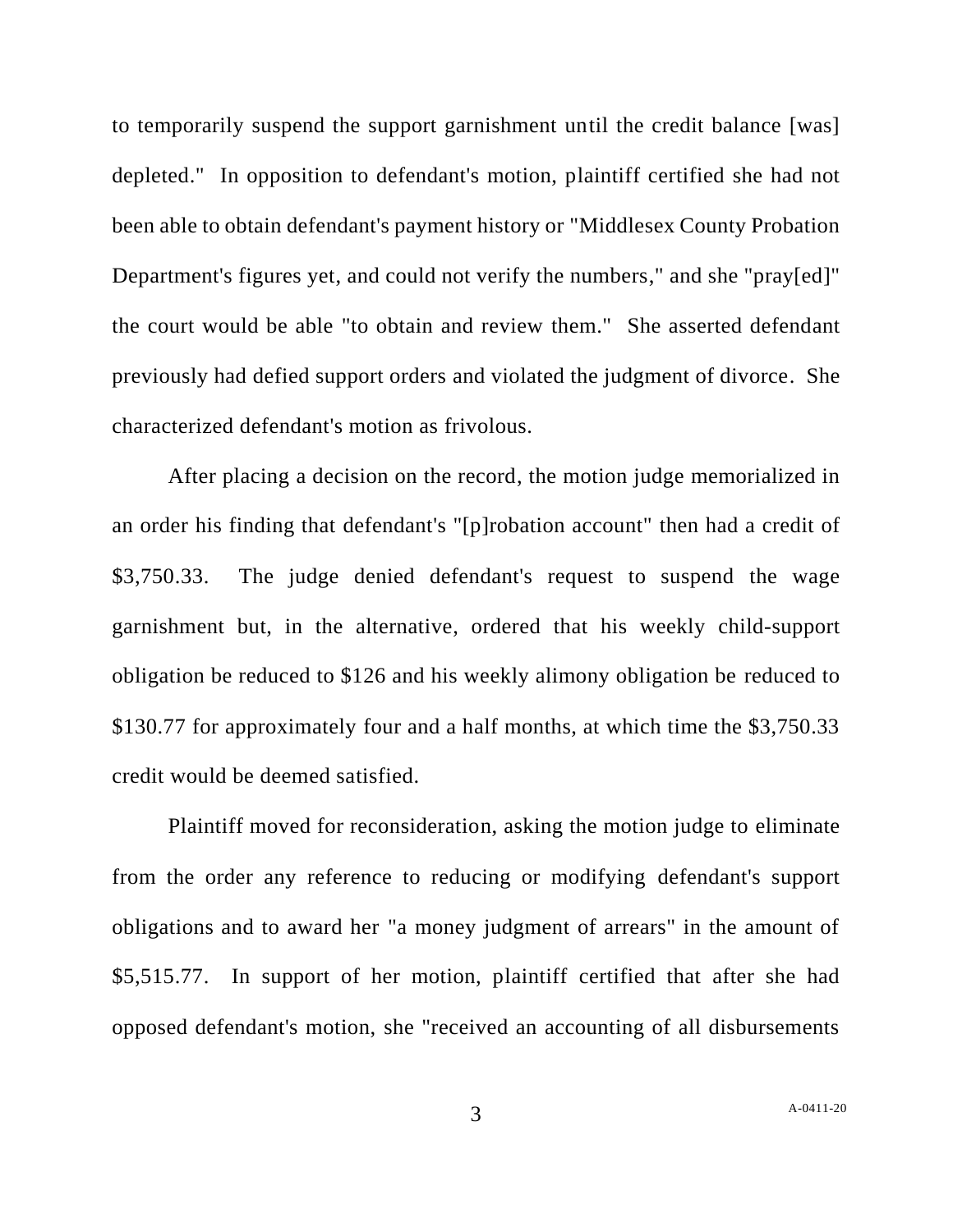from the New Jersey Office of Child Support . . . regarding [c]hild [s]upport and [s]pousal [s]upport payments," which she attached to her certification. She asserted those records showed defendant did not have a credit but instead owed plaintiff \$5,515.77 in support arrears. Those documents actually reported a "Current Balance owed to Funds Recipient" and a "Current Balance Due" of "\$- 3,674.22," thereby reflecting a credit, not arrears.

In opposition, defendant argued he had not asked for a downward modification of support but instead had requested and had been awarded "a temporary reduction of support payments in order to use up a . . . credit that had accumulated in [his] support account . . . ." He asserted plaintiff's calculations regarding the support payments failed to include a lump-sum payment of \$14,530.50 she had received at the time of the divorce. According to his calculations, he had overpaid plaintiff \$9,014.73, which he argued should be awarded to him as a money judgment.

The motion judge denied plaintiff's motion. In a decision he placed on the record, he stated he had decided defendant's motion based on "the information that was there at the time" and confirmed "the probation account indicated that there was a credit of \$3,750.33." The judge had determined the only way for defendant to recoup the money he already had overpaid to plaintiff was by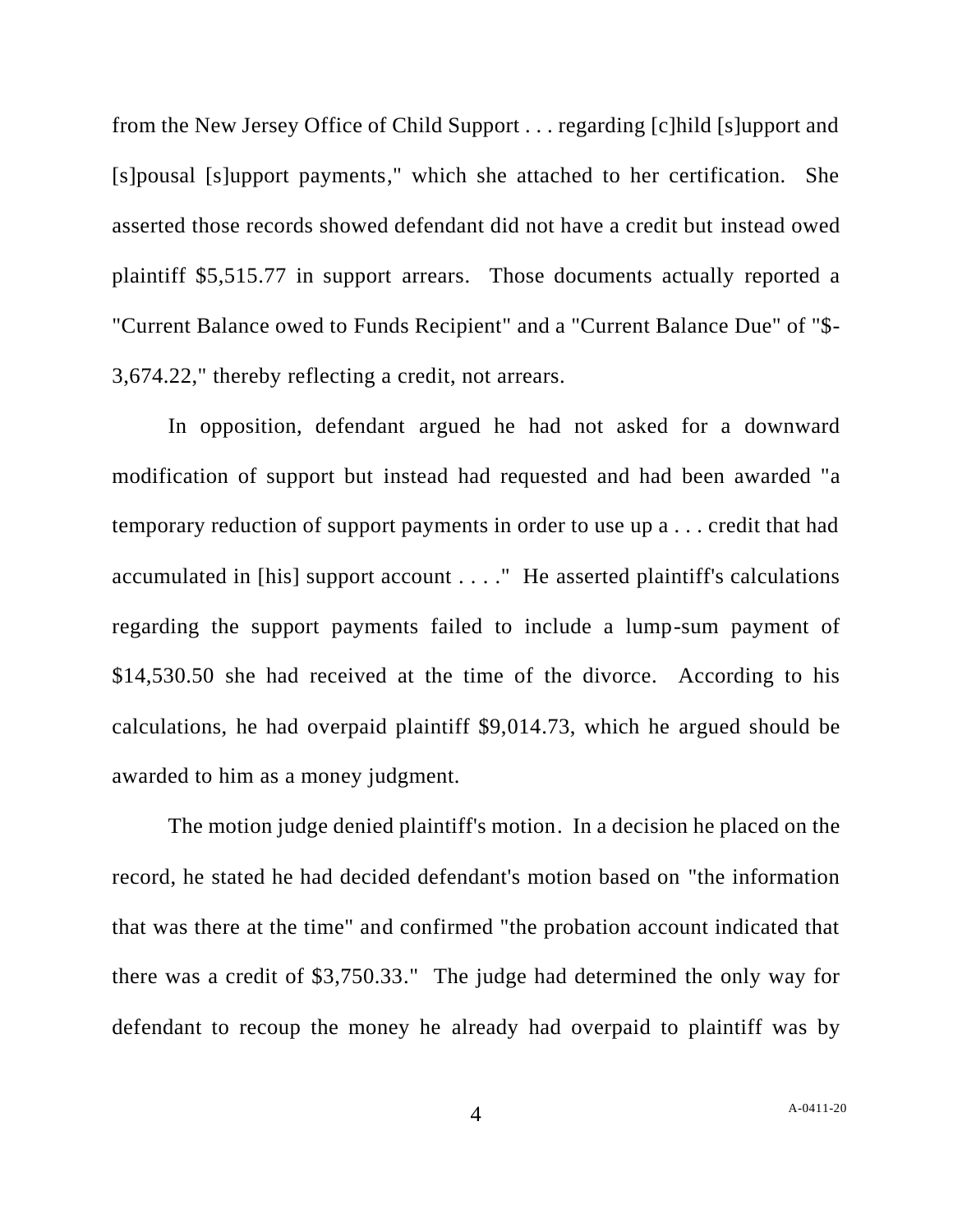temporarily reducing defendant's weekly child-support and alimony payment obligations until the credit was depleted – which is what he ordered. He rejected both parties' claims for a money judgment.

On appeal, plaintiff argues the motion judge abused his discretion by temporarily reducing defendant's support obligation, asserting his finding of a credit was not supported by the document submitted by defendant and faulting the judge for not conducting a plenary hearing. She argues the motion judge abused his discretion in denying her reconsideration motion because he purportedly ignored her submission, which she claimed supported her contention defendant owed her money. Unpersuaded by her arguments, we affirm.

## II.

"We review the Family Part judge's findings in accordance with a deferential standard of review, recognizing the court's 'special jurisdiction and expertise in family matters.'" Thieme v. Aucoin-Thieme, 227 N.J. 269, 282-83 (2016) (quoting Cesare v. Cesare, 154 N.J. 394, 413 (1998)). We reverse "only when a mistake must have been made because the trial court's factual findings are 'so manifestly unsupported by or inconsistent with the competent, relevant and reasonably credible evidence as to offend the interests of justice . . . .'"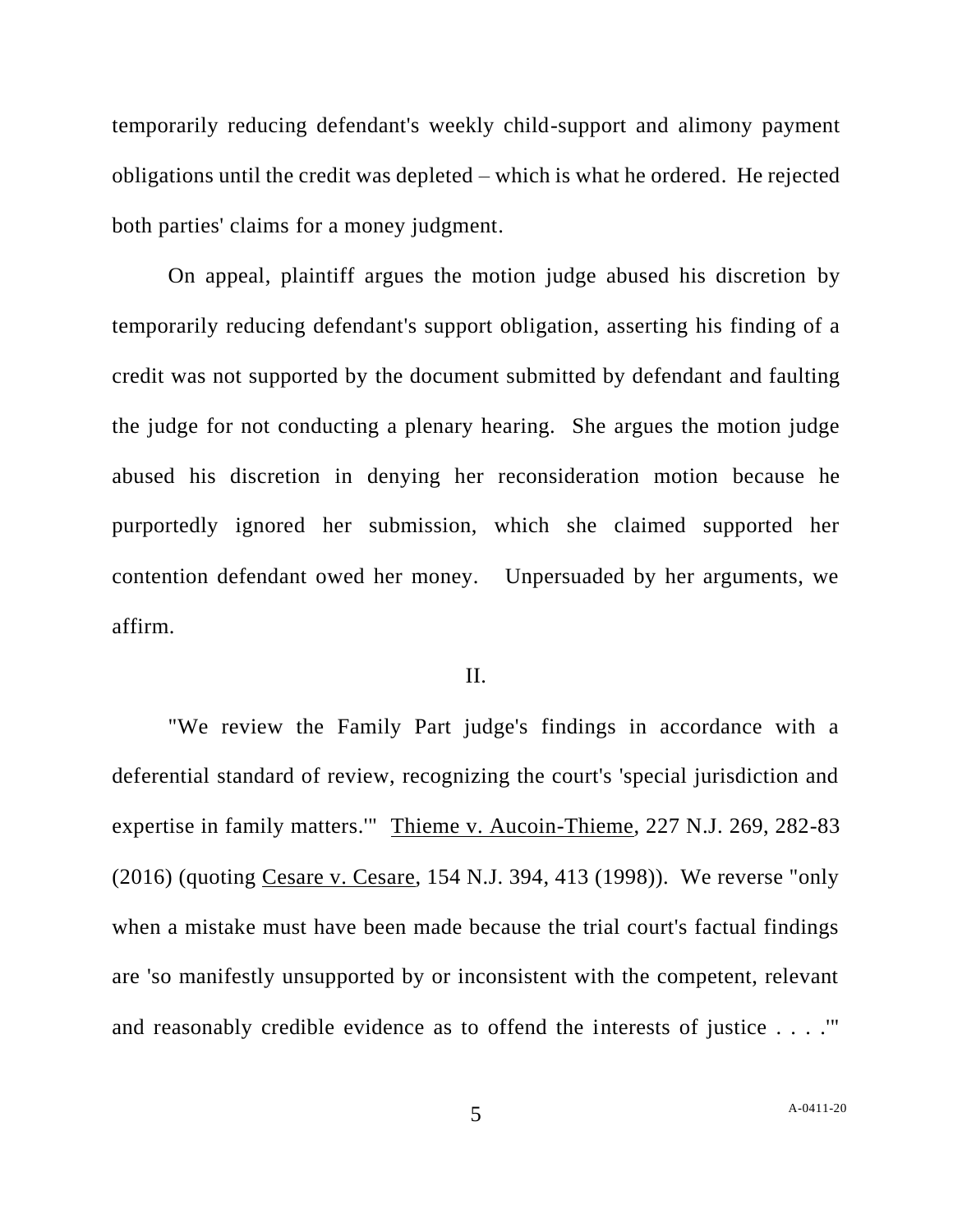Spangenberg v. Kolakowski, 442 N.J. Super. 529, 535 (App. Div. 2015) (quoting Rova Farms Resort, Inc. v. Invs. Ins. Co. of Am., 65 N.J. 474, 484 (1974)). We review de novo questions of law. Amzler v. Amzler, 463 N.J. Super. 187, 197 (App. Div. 2020).

We review under an abuse-of-discretion standard support-modification orders, Donnelly v. Donnelly, 405 N.J. Super. 117, 128 (App. Div. 2009), and orders denying reconsideration motions. Branch v. Cream-O-Land Dairy, 244 N.J. 567, 582 (2021). "While an 'abuse of discretion . . . defies precise definition,' we will not reverse the decision absent a finding the judge's decision 'rested on an impermissible basis[,]' considered 'irrelevant or inappropriate factors[,]'" Spangenberg, 442 N.J. Super. at 536 (alterations in original) (quoting Flagg v. Essex Cnty. Prosecutor, 171 N.J. 561, 571 (2002)), or "failed to consider controlling legal principles or made findings inconsistent with or unsupported by competent evidence," ibid. (quoting Storey v. Storey, 373 N.J. Super. 464, 479 (App. Div. 2004)).

Plaintiff disagrees with the motions judge's finding that a credit existed. "[W]e are bound to uphold a finding that is supported by sufficient credible evidence in the record." Moynihan v. Lynch, 250 N.J. 60, 90 (2022). Defendant supported his assertion that a credit existed by submitting a document from the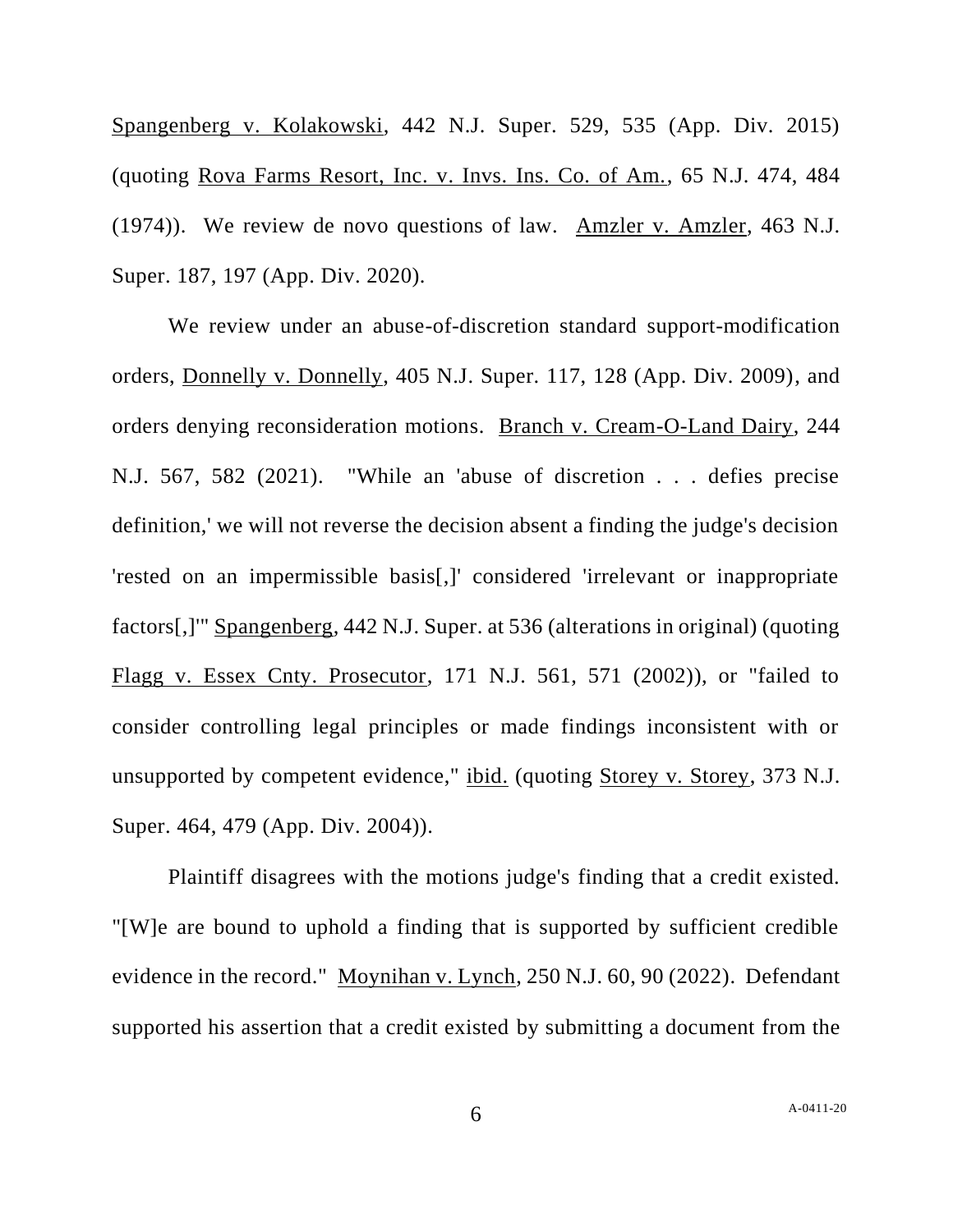New Jersey Department of Human Services Child Support website. That document indisputably shows a \$3,978.73 credit. In opposition to defendant's motion, plaintiff did not submit any documentary evidence regarding the credit, conceded she had not obtained any information regarding defendant's payment history, and asked the court "to obtain and review" the relevant figures. The motion judge found defendant's "[p]robation account" then had a credit of \$3,750.33. The only credible evidence before the court supported the judge's finding that a credit existed. Because the judge's finding that a credit existed was supported by sufficient credible evidence in the record, it is entitled to our deference and we have no basis to reverse the order.

The motion judge was not required to conduct a hearing on defendant's motion. A party "is entitled to a plenary hearing only when demonstrating the existence of a genuine issue of material fact . . . . " Bermeo v. Bermeo, 457 N.J. Super. 77, 83 (App. Div. 2018); see also Lepis v. Lepis, 83 N.J. 139, 159 (1980) ("[A] party must clearly demonstrate the existence of a genuine issue as to a material fact before a hearing is necessary"). Plaintiff did not demonstrate the existence of a genuine issue of material fact regarding the credit issue. Accordingly, she was not entitled to a plenary hearing.